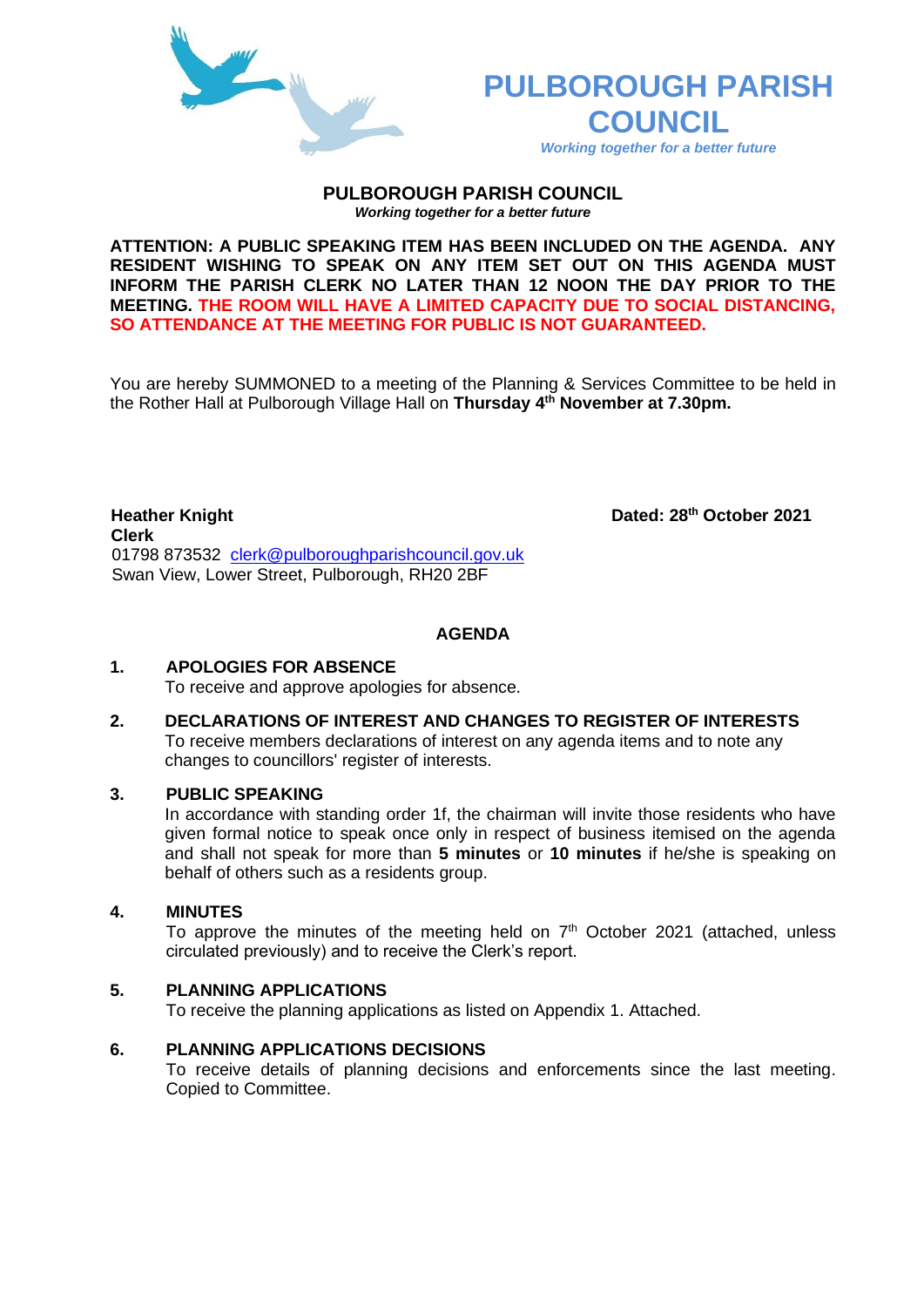# **7. MILLENNIUM CLOCK ON LOWER ST, PULBOROUGH**

To receive report from Cllr Hunt, if available, regarding hire/loan of lifting equipment to facilitate servicing the Millennium Clock

# **8. A29 AREA BETWEEN CHURCH HILL AND SWAN BRIDGE**

To note any update, if available from Coldwaltham Parish Council – Min.28, 01.07.21 & Min 62, 07.10.21 refers.

# **9. CORRESPONDENCE**

To note items of correspondence and to give guidance to the Clerk, where necessary, in responding.

# **10. PAYMENTS**

To approve payments for signing (details to be circulated to members prior to meeting).